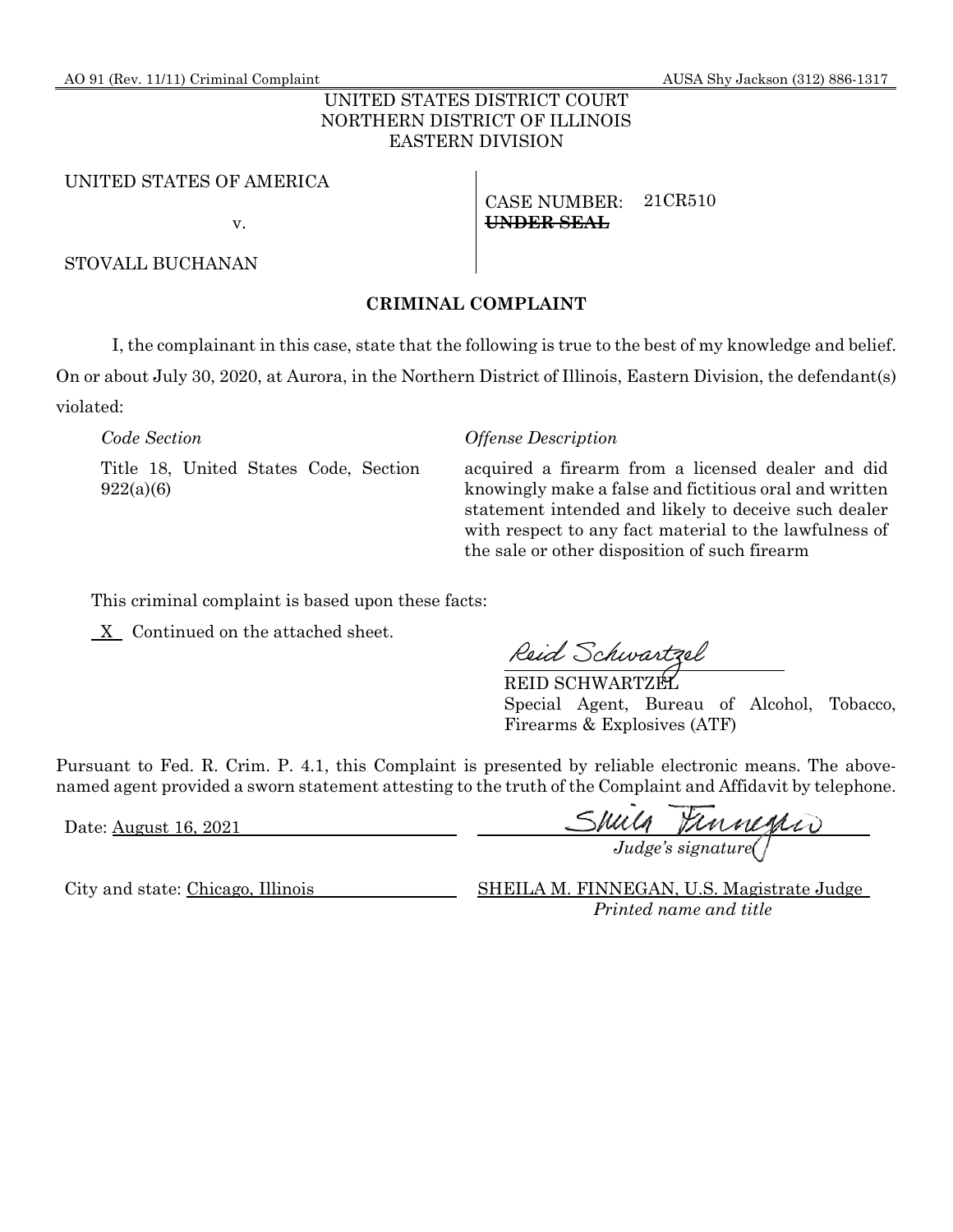# UNITED STATES DISTRICT COURT NORTHERN DISTRICT OF ILLINOIS

#### **AFFIDAVIT**

I, REID SCHWARTZEL, being duly sworn, state as follows:

1. I am a Special Agent with the Bureau of Alcohol, Tobacco, Firearms & Explosives (ATF), and have been so employed for the past approximately seven years. My current responsibilities include the investigation of violent crimes, including, among other things, investigating violations of federal firearm laws and gang investigations.

2. This affidavit is submitted in support of a criminal complaint alleging that Stovall Buchanan has violated Title 18, United States Code, Section 922(a)(6) (the "Subject Offense"). Because this affidavit is being submitted for the limited purpose of establishing probable cause in support of a criminal complaint charging BUCHANAN with making a false statement to a firearm dealer, I have not included each and every fact known to me concerning this investigation. I have set forth only the facts that I believe are necessary to establish probable cause to believe that the defendant committed the offense alleged in the complaint.

3. This affidavit is based on, among other things, my personal knowledge, information provided to me by other law enforcement personnel, my review of certain documents, records, transcripts, recordings, and reports, my training and experience, the training and experience of other law enforcement with whom I have spoken, and meetings with witnesses.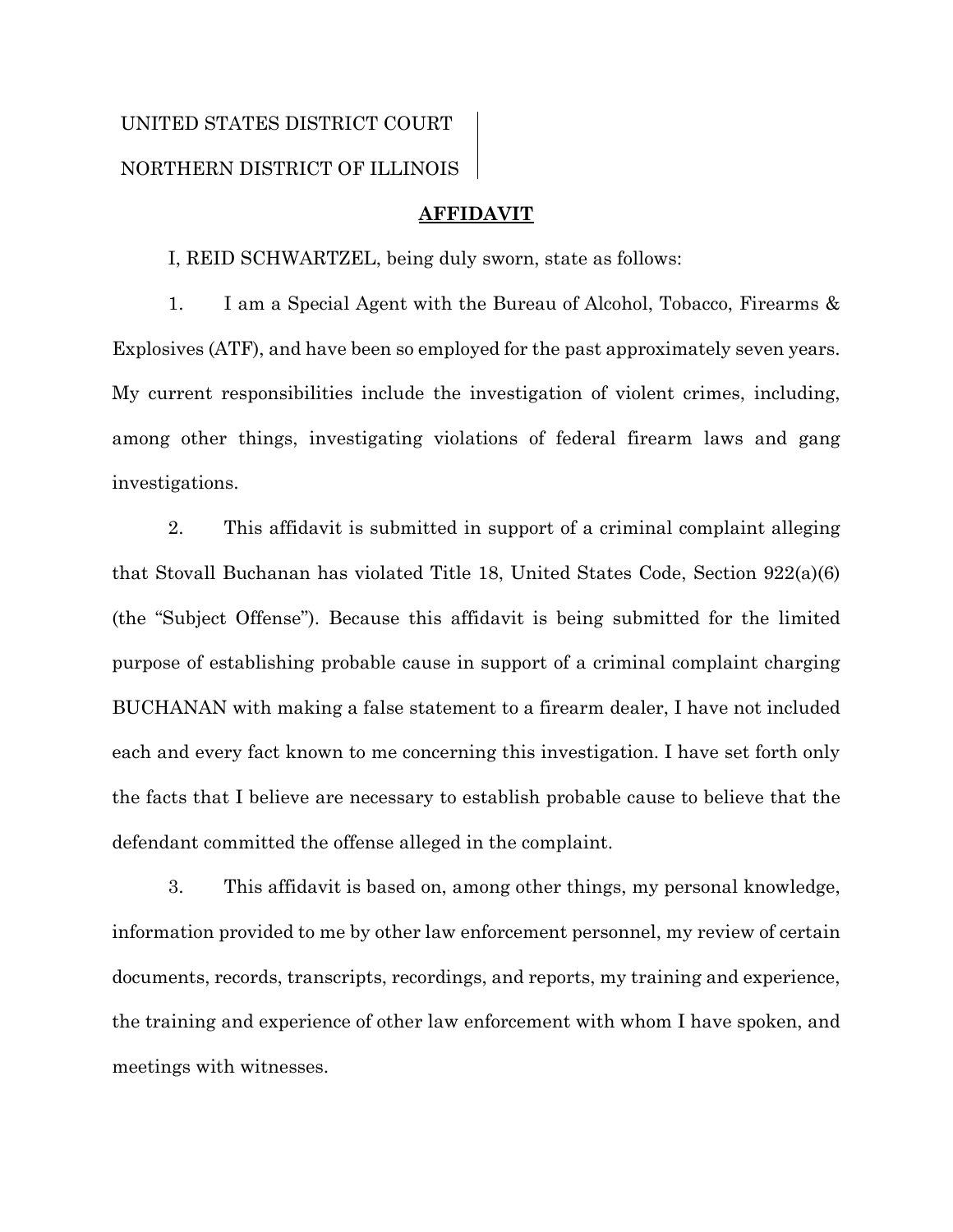#### **I. FACTS SUPPORTING PROBABLE CAUSE**

#### **A. Summary of Investigation.**

4. In summary, law enforcement is investigating BUCHANAN for unlawful firearms trafficking in the Chicago area. Among other things, law enforcement's investigation has revealed that, between in or around November 2019 and in or around August 2020, BUCHANAN purchased approximately 23 firearms. Based on the investigation to date, law enforcement believes that BUCHANAN provided materially false information to the firearms dealers, including providing a false address and, in connection with at least one of the purchases, falsely identified himself as the actual buyer of a firearm.

5. On or about September 10, 2020, law enforcement conducted a recorded, non-custodial interview of BUCHANAN, at which time he could only provide law enforcement with one of the 23 firearms he had purchased.<sup>[1](#page-2-0)</sup>

6. Law enforcement's investigation has revealed that, on or about July 17, 2020, BUCHANAN purchased approximately six firearms from a Federal Firearm Licensed ("FFL") dealer located in East Dundee, Illinois ("FFL Dealer B"), including a Taurus International G2S 9-millimeter pistol bearing serial number ABE554735 ("Subject Firearm 2"). In connection with the purchases, an ATF Form 4473 was filled out, a copy of which law enforcement has attained.[2](#page-2-1) On the ATF Form 4473,

<span id="page-2-0"></span> $<sup>1</sup>$  As discussed more below, three of the 23 firearms were recovered from other individuals</sup> prior to law enforcement's interview of BUCHANAN in or around September 2020.

<span id="page-2-1"></span><sup>2</sup> Based on my training and experience, I know that an ATF Form 4473 is a form created by ATF for use by FFL dealers. The Form 4473 must be filled out by anyone who purchases a firearm from an FFL dealer and captures important data such as the make, model, and serial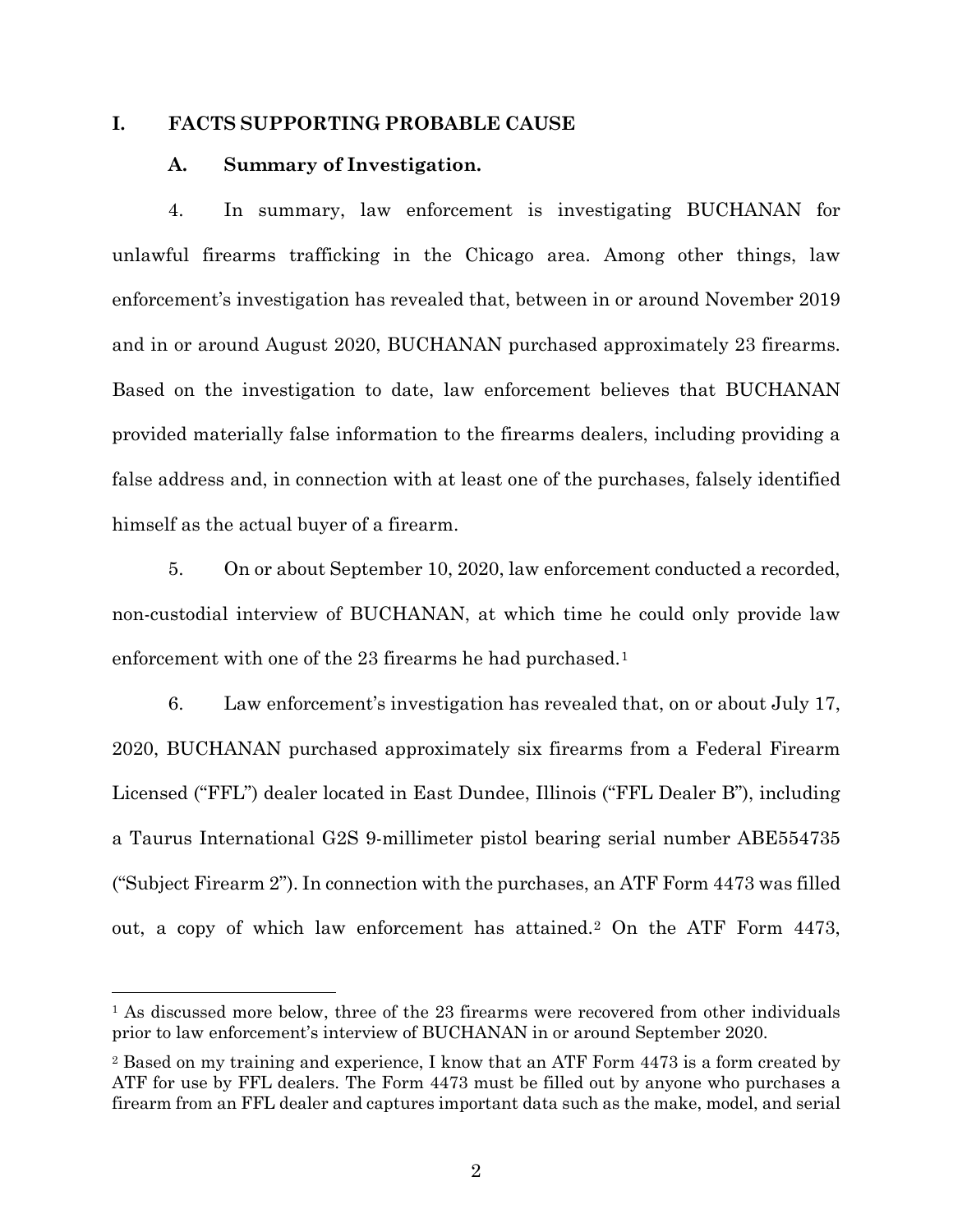BUCHANAN identified his current address as 128 S. Mason Avenue in Chicago, Illinois,[3](#page-3-0) an address at which he did not reside at the time of the purchases. In addition, BUCHANAN identified himself as the actual buyer of the firearms.

7. On or about July 30, 2020, the six firearms were transferred from FFL Dealer B to BUCHANAN. The following day, on or about July 31, 2020, Individual C was arrested with Subject Firearm 2. According to BUCHANAN, as discussed more below, he transferred Subject Firearm 2 to Individual C the day he picked Subject Firearm 2 up from FFL Dealer B.

# **B. Between November 2019 and August 2020, BUCHANAN Purchased 23 Firearms From Various FFL Dealers in Illinois.**

8. According to records provided by the FFL dealers, including ATF Form 4473s, between on or about November 16, 2019 and on or about August 27, 2020, BUCHANAN purchased and was transferred approximately 23 firearms from various FFLs located in Illinois. A chart summarizing those purchases is included below.[4](#page-3-1)

number of the firearm(s) being sold, as well as the individual purchaser's name, address, and other demographic data. Form 4473s also asks the prospective gun purchaser approximately 13 questions designed to ensure that the firearm is going to be sold legally to someone not prohibited from possessing a firearm (*e.g*., a convicted felon, an unlawful drug user, or a convicted domestic abuser), and that the prospective gun purchaser is the actual buyer of the firearm.

<span id="page-3-0"></span><sup>3</sup> BUCHANAN's Firearm Owner's Identification Card, issued on or about April 17, 2019, and driver's license, issued on or about February 28, 2019, identified his address as 128 S. Mason Avenue.

<span id="page-3-1"></span><sup>4</sup> The information contained in the below chart was collected from ATF Form 4473s, which were provided by the firearms dealers. All dates included in the chart are "on or about."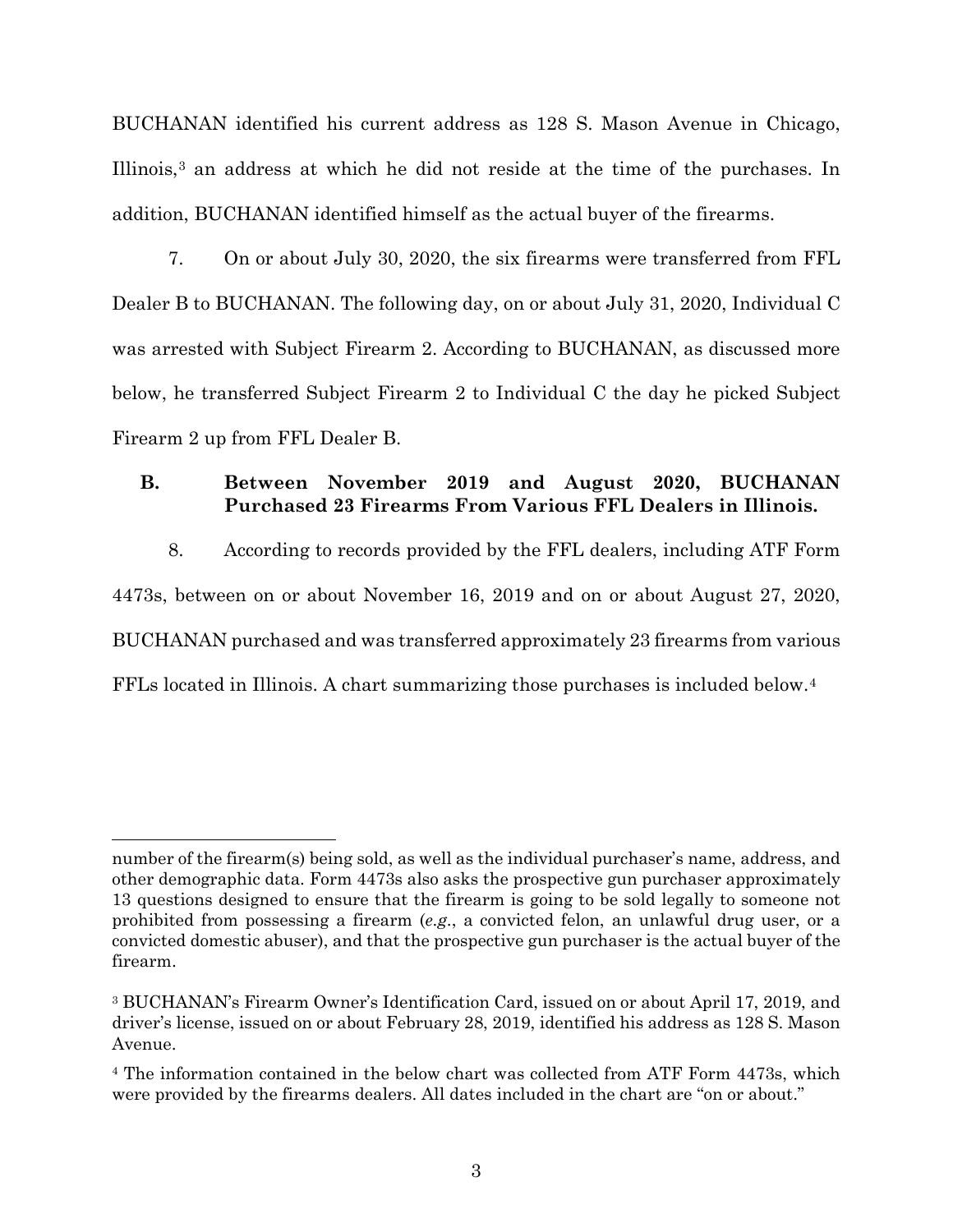|     | Date Gun<br>Purchased           | Date Gun<br><b>Transferred</b> | <b>Location of Purchase</b> | <b>Type of Gun</b>                                                         |  |  |
|-----|---------------------------------|--------------------------------|-----------------------------|----------------------------------------------------------------------------|--|--|
|     | $\mathbf{b}$<br><b>Buchanan</b> | to<br><b>Buchanan</b>          |                             |                                                                            |  |  |
| 1.  | 11/16/19                        | 11/19/19                       | FFL Dealer B                | Taurus Intl G2c 9mm pistol,<br>bearing<br>serial<br>number<br>TMT54415     |  |  |
| 2.  | 11/16/19                        | 11/19/19                       | FFL Dealer B                | Taurus Intl G2c 9mm pistol,<br>bearing<br>serial<br>number<br>AAL057372    |  |  |
| 3.  | 3/5/20                          | 3/9/20                         | FFL Dealer C                | SCCY CPX-2 9mm<br>pistol,<br>bearing serial number 868913                  |  |  |
| 4.  | 3/5/20                          | 3/9/20                         | FFL Dealer C                | Taurus Intl G3 9mm pistol,<br>bearing<br>serial<br>number<br>AAL052202     |  |  |
| 5.  | 5/12/20                         | 6/28/20                        | FFL Dealer B                | Diamondback DB380 380 ACP<br>pistol, bearing serial number<br>2G0534       |  |  |
| 6.  | 5/12/20                         | 6/28/20                        | FFL Dealer B                | Ruger LCP 380 ACP pistol,<br>bearing<br>serial<br>number<br>371905655      |  |  |
| 7.  | 7/17/20                         | 7/30/20                        | FFL Dealer B                | Taurus Intl G2c 9mm pistol,<br>bearing<br>serial<br>number<br>ABE564386    |  |  |
| 8.  | 7/17/20                         | 7/30/20                        | FFL Dealer B                | Taurus Intl G2c 9mm pistol,<br>bearing serial number<br>ABE564065          |  |  |
| 9.  | 7/17/20                         | 7/30/20                        | FFL Dealer B                | Taurus Intl G2c 9mm pistol,<br>bearing<br>serial<br>number<br>ABG636072    |  |  |
| 10. | 7/17/20                         | 7/30/20                        | FFL Dealer B                | Taurus Intl G2c 9mm pistol<br>number<br>bearing<br>serial<br>ABE554735     |  |  |
| 11. | 7/17/20                         | 7/30/20                        | FFL Dealer B                | Hellcat<br>Springfield<br>9mm<br>pistol, bearing serial number<br>BY225313 |  |  |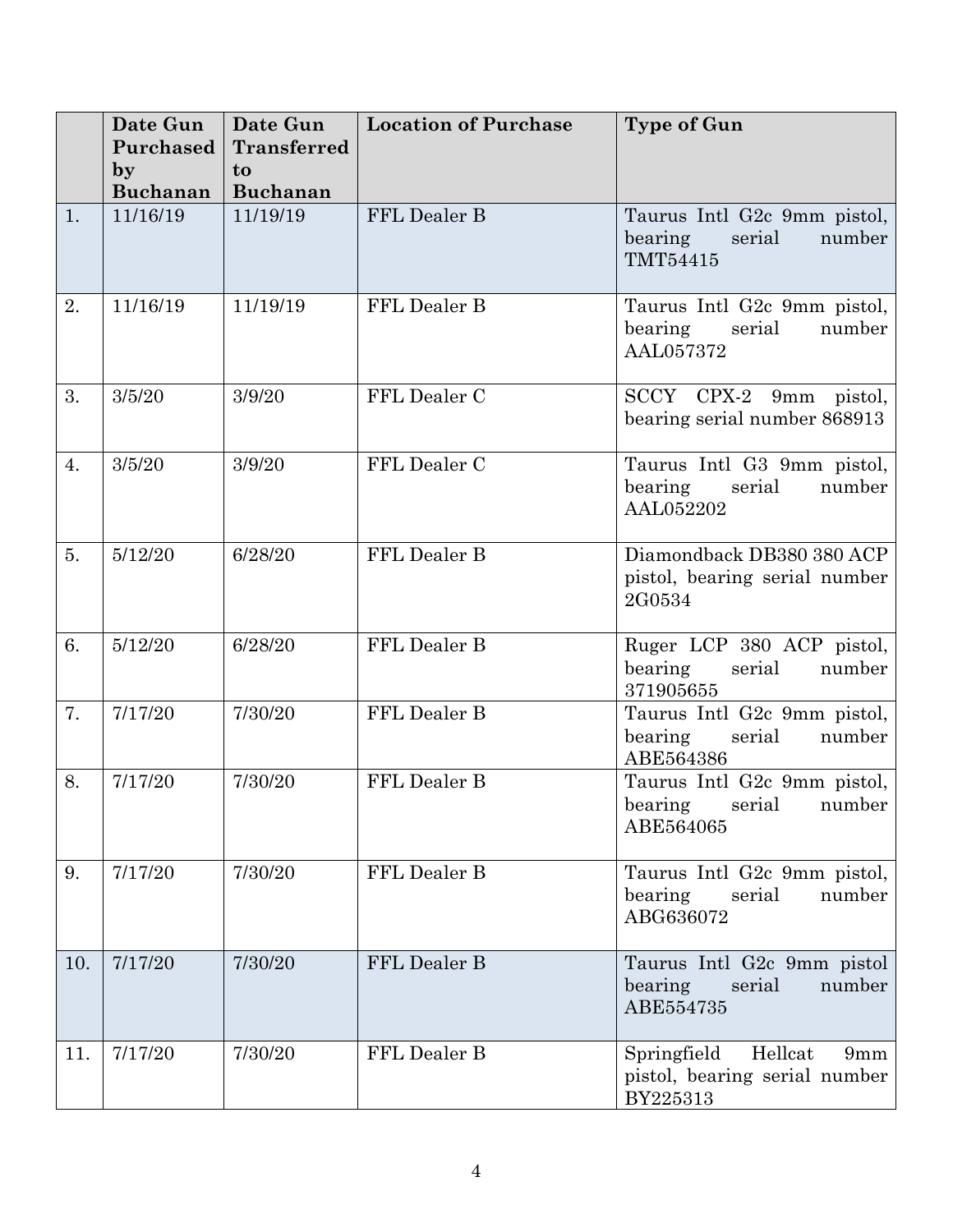| 12. | 7/17/20 | 7/30/20 | FFL Dealer B | Springfield XD 9mm pistol,<br>number<br>bearing<br>serial<br>AT258980        |
|-----|---------|---------|--------------|------------------------------------------------------------------------------|
| 13. | 8/7/20  | 8/18/20 | FFL Dealer A | Smith + Wesson S40 .40<br>caliber pistol, bearing serial<br>number FCL1235   |
| 14. | 8/7/20  | 8/18/20 | FFL Dealer A | Smith + Wesson $S40$ .40<br>caliber pistol, bearing serial<br>number FCL1231 |
| 15. | 8/7/20  | 8/18/20 | FFL Dealer A | Springfield Armory XD 9mm<br>pistol, bearing serial number<br>BY305153       |
| 16. | 8/7/20  | 8/18/20 | FFL Dealer A | Springfield Armory XD 9mm<br>pistol, bearing serial number<br>BY305164       |
| 17. | 8/18/20 | 8/27/20 | FFL Dealer A | Smith + Wesson shield 1.0<br>9mm pistol, bearing serial<br>number JFC3890    |
| 18. | 8/18/20 | 8/27/20 | FFL Dealer A | Smith + Wesson shield 1.0<br>9mm pistol, bearing serial<br>number JEE1993    |
| 19. | 8/18/20 | 8/27/20 | FFL Dealer A | Smith + Wesson shield 1.0<br>9mm pistol, bearing serial<br>number JFF4942    |
| 20. | 8/18/20 | 8/27/20 | FFL Dealer A | Anderson AM-15 5.56 rifle,<br>bearing<br>serial<br>number<br>20131185        |
| 21. | 8/18/20 | 8/27/20 | FFL Dealer A | Glock 19X 9mm pistol bearing<br>serial number BPMY978                        |
| 22. | 8/18/20 | 8/27/20 | FFL Dealer A | Smith + Wesson SD40 .40<br>caliber pistol, bearing serial<br>number FCL1159  |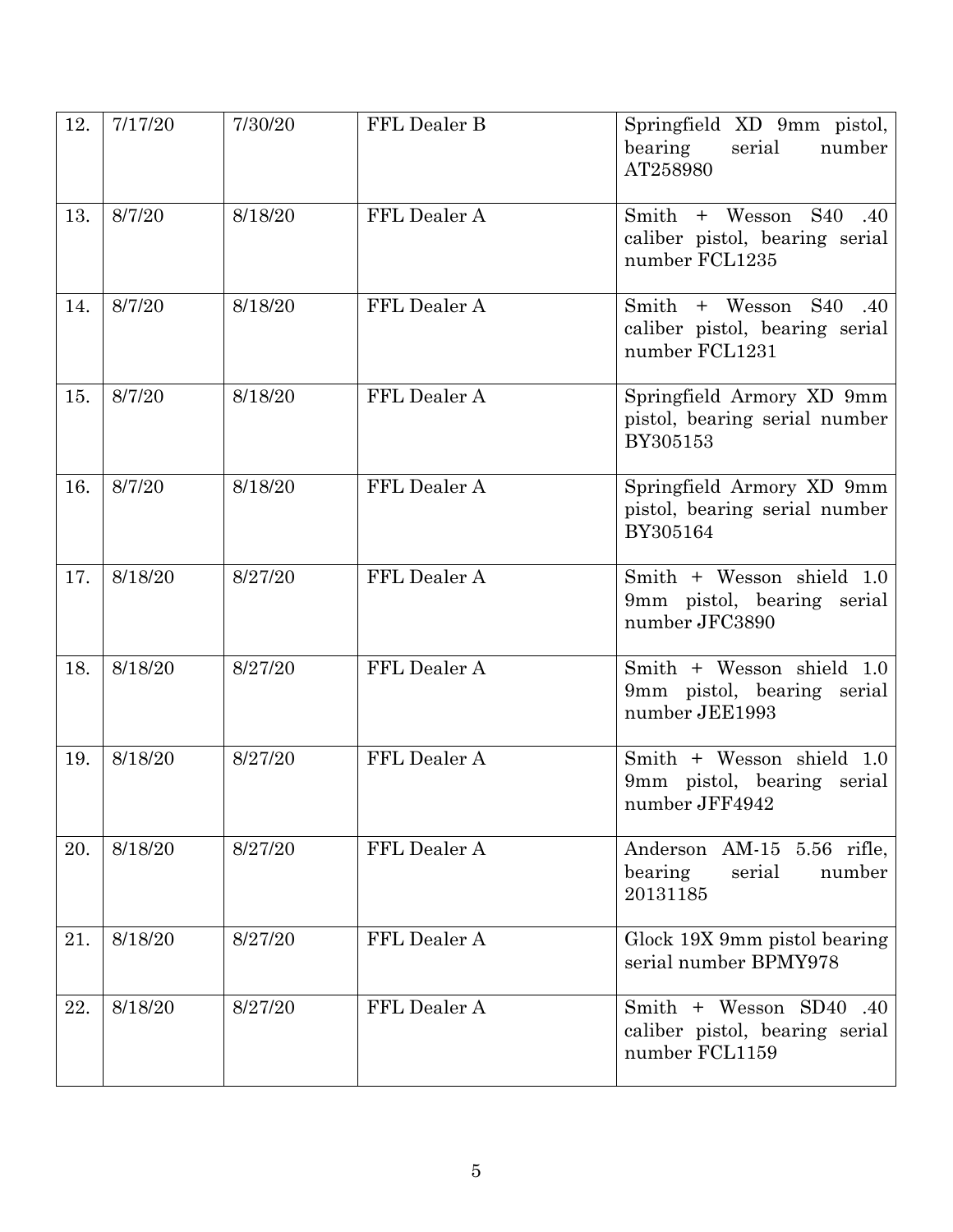| 23. | 8/18/20 | 8/27/20 | FFL Dealer A | Glock   | $26-3$ | 9 <sub>mm</sub> | pistol, |
|-----|---------|---------|--------------|---------|--------|-----------------|---------|
|     |         |         |              | bearing |        | serial          | number  |
|     |         |         |              | BPTK557 |        |                 |         |
|     |         |         |              |         |        |                 |         |

9. On the ATF Form 4473s filled out in connection with the above purchases, BUCHANAN identified himself as the actual buyer of the firearms<sup>[5](#page-6-0)</sup> and identified his "current state of residence and address" as 128 S. Mason Avenue in Chicago, Illinois. At the time of the purchases, BUCHANAN signed the ATF Form 4473s, certifying that the information he provided on the form was "true, correct, and complete," acknowledging that falsely identifying himself as the actual transferee/buyer was a crime, that "making any false oral or written statement, exhibiting any false or misrepresented identification with respect to this transaction, is a crime punishable as a felony under Federal law," and that "the repetitive purchase of firearms for the purpose of resale for livelihood and profit without a Federal firearms license is a violation of Federal law."[6](#page-6-1) At the time the firearms were

<span id="page-6-0"></span><sup>5</sup> The ATF Form 4473s asked BUCHANAN to answer "yes" or "no" to the following question and provided the following warning: "Are you the actual transferee/buyer of the firearm(s) listed on this form? **Warning: You are not the actual transferee/buyer if you are acquiring the firearm(s) on behalf of another person. If you are not the actual transferee/buyer, the licensee cannot transfer the firearm(s) to you.**" (Emphasis included).

<span id="page-6-1"></span><sup>6</sup> I am aware that, in *United States v. Queen*, 408 F.3d 337 (7th Cir. 2005), the Seventh Circuit held that providing a false street address on an ATF Form 4473 is a fact material to the lawfulness of the sale of a firearm, and thus violated the statute which required a buyer of a firearm to provide truthful information to the firearm dealer about any material fact material to the lawfulness of the sale. Specifically, the *Queen* court reasoned that, Section 922(b)(5) required firearm dealers to record the buyer's place of residence, thus making a firearm sale by a gun dealer illegal unless the dealer notes that buyer's residence address. According to *Queen*, "A false street address is therefore material to the lawfulness of the sale because, when the seller falsely represents his address on the form, the dealer fails to record the buyer's address, in violation of 922(b)(5.)" *Id.* at 338-39; but compare *United States v.*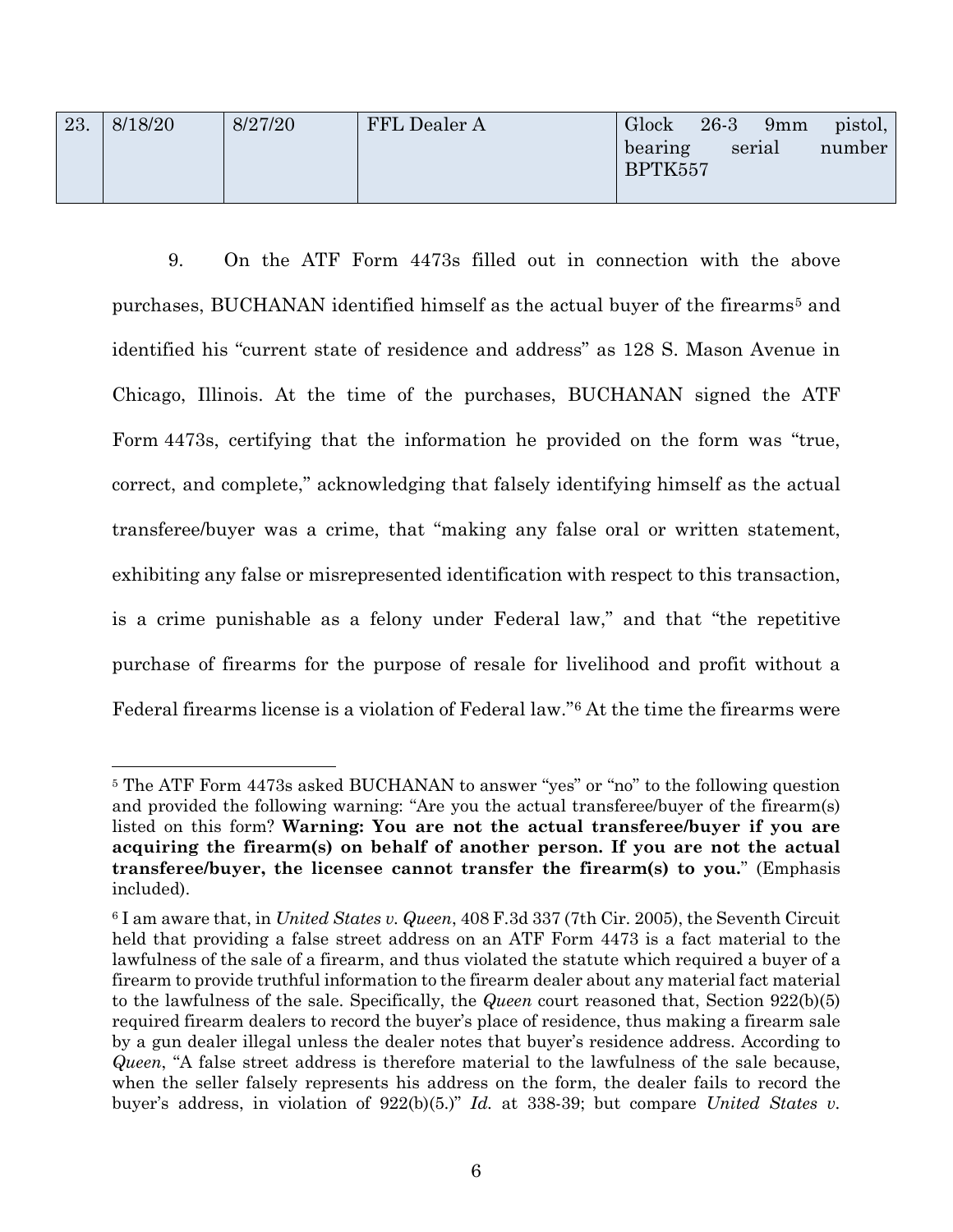transferred to BUCHANAN from the FFL dealers, BUCHANAN signed the ATF Form 4473s again, certifying that the information he provided on the form was "still true, correct, and complete."

# **C. BUCHANAN did not Reside at 128 S. Mason Avenue at the time he Purchased the Firearms.**

10. According to Witness A, as of May 2021, he/she owned the residential building located at 128 S. Mason Avenue in Chicago, Illinois. Witness A stated that he/she leased an apartment in the building to Witness B and that Witness B moved out of the apartment in approximately June 2019. According to Witness A, since Witness B moved out of the building, no one associated with Witness B had lived in the building, including BUCHANAN.

11. According to Witness B, BUCHANAN lived with him/her and others in the 128 S. Mason Avenue building from approximately 2017 to approximately the spring of 2019, at which time BUCHANAN moved out. Witness B stated that, in approximately June 2019, he/she stopped leasing the apartment located at 128 S. Mason Avenue and moved out, at which time he/she moved to a new residence in Chicago.

*Bowling*, 770 F.3d 1168, 1177-78 (7th Cir. 2014) (noting that its holding in *Queen* "never went so far as to declare that providing a false address, in every case, is material as a matter of law"); *see also United States v. Norris*, 39 Fed. Appx. 361 (7th Cir. 2002) (affirming defendant's conviction under section  $922(a)(6)$  where he falsely identified his parent's address as his own residence at the time he purchased a firearm); *see also United States v. Crandall,* 453 F.2d 1216, 1217 (1st Cir. 1972) (holding that misrepresentation of one's name, age, and place of residence was material to the lawfulness of a firearm sale); *see [United States v.](https://1.next.westlaw.com/Link/Document/FullText?findType=Y&serNum=1972113484&pubNum=0000350&originatingDoc=I5e7517775f3d11dfa7ada84b8dc24cbf&refType=RP&fi=co_pp_sp_350_567&originationContext=document&transitionType=DocumentItem&contextData=(sc.Search)#co_pp_sp_350_567)  Gudger,* [472 F.2d 566, 567–68 \(5th Cir. 1972\)](https://1.next.westlaw.com/Link/Document/FullText?findType=Y&serNum=1972113484&pubNum=0000350&originatingDoc=I5e7517775f3d11dfa7ada84b8dc24cbf&refType=RP&fi=co_pp_sp_350_567&originationContext=document&transitionType=DocumentItem&contextData=(sc.Search)#co_pp_sp_350_567) (giving a fictitious address on Form 4473 is a violation of  $\S 922(a)(6)$  even if the purchaser is a resident of the state where he purchased the firearm).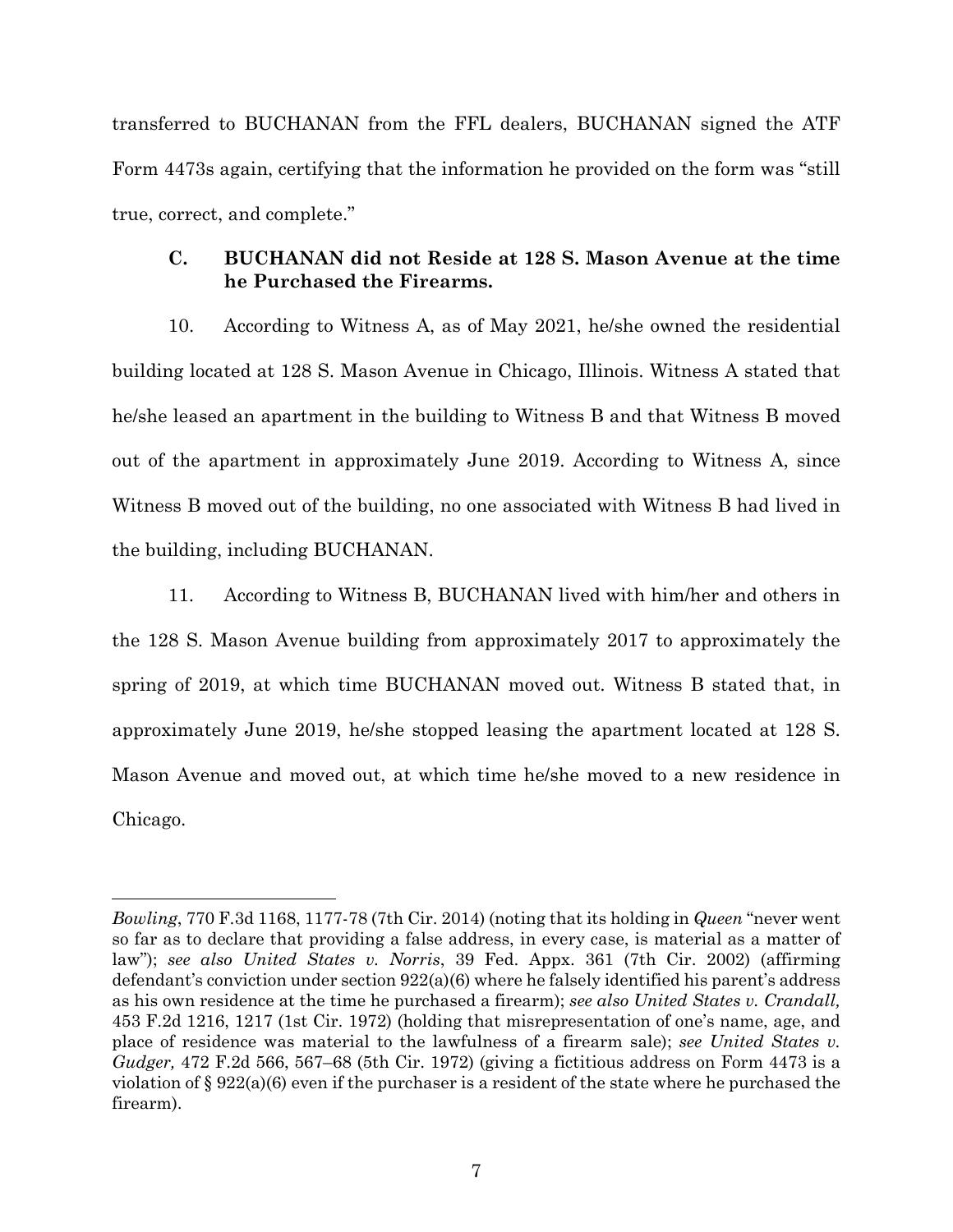12. Additionally, as discussed more below, when meeting with law enforcement in or around September 2020, BUCHANAN told law enforcement that he lived in the 128 S. Mason Avenue building until approximately 2018.

# **D. Four Firearms BUCHANAN Purchased were Recovered from Other Individuals, Including Individual A who is a Convicted Felon.**

## **i. On or about August 16, 2020, Subject Firearm 1 was Recovered from Individual B.**

13. On or about November 19, 2019, FFL Dealer B, located in East Dundee, Illinois, transferred approximately two Taurus International G2c 9 millimeter pistols to BUCHANAN, firearms BUCHANAN had previously purchased from FFL Dealer B, one which bore serial number TMT54415 ("Subject Firearm 1"). At the time BUCHANAN purchased the two firearms, he identified himself as the actual buyer of the firearms and listed his current address as 128 S. Mason Avenue in Chicago, Illinois. According to receipts provided by FFL Dealer B, BUCHANAN paid approximately \$500 in cash for the two firearms supplemented by an additional approximately \$6 with a debit card.

14. According to a Chicago Police Department report, on or about August 16, 2020, Subject Firearm 1 was recovered from Individual B after officers responded to Shotspotter alerts at approximately 1157 N. Mason Avenue in Chicago. According to the police report, Individual B had a valid Firearm Owners Identification ("FOID") card, but not a valid concealed carry license. The police report stated that, during a *Mirandized* interview, Individual B claimed to have heard someone shooting a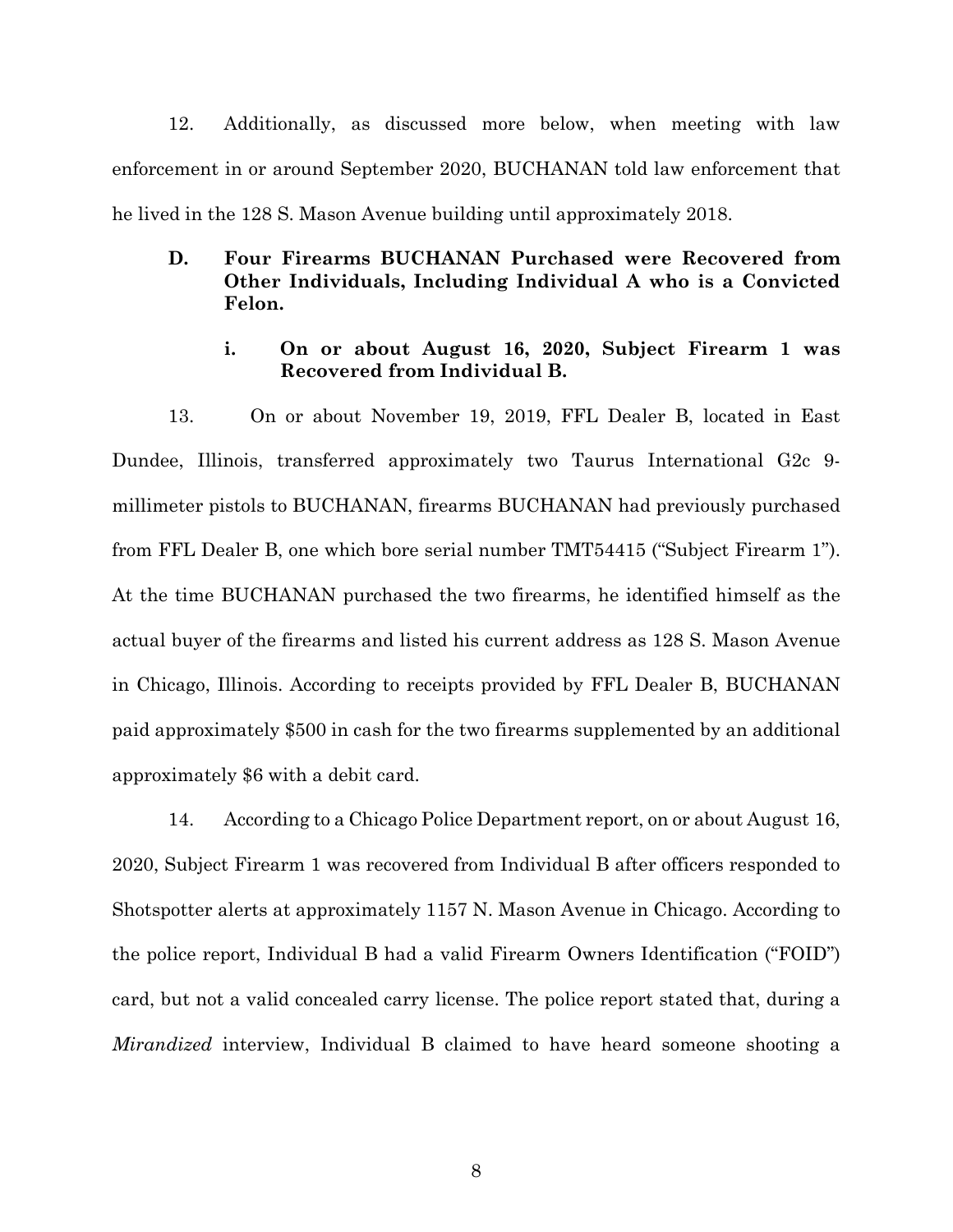firearm, went outside and found the firearm, after which he began shooting the firearm.

## **ii. On or about July 31, 2020, Subject Firearm 2 was Recovered from Individual C.**

15. As summarized above, on or about July 30, 2020, FFL Dealer B transferred approximately six firearms to BUCHANAN, firearms BUCHANAN had previously purchased from FFL Dealer B, one which bore serial number ABE554735 ("Subject Firearm 2"). At the time BUCHANAN purchased the approximately six firearms, he identified himself as the actual buyer of the firearms[7](#page-9-0) and listed his current address as 128 S. Mason in Chicago, Illinois. According to receipts provided by FFL Dealer B, BUCHANAN paid for the approximately six firearms with cash.

16. According to a Lombard Police Department report, on or about July 31, 2020, Subject Firearm 2 was recovered during a traffic stop from under the seat where Individual C was sitting. The police report stated that, during a *Mirandized*  interview, Individual C stated that an individual named "Tankie" told Individual C that Tankie could get Individual C a firearm, for which Individual C would pay Tankie. According to the police report, Individual C stated that Tankie had told Individual C that the next time Tankie saw Individual C, Tankie would have the firearm for Individual C. The police report stated that Individual C told law

<span id="page-9-0"></span><sup>7</sup> The ATF Form 4473 asked BUCHANAN to answer "yes" or "no" to the following question and provided the following warning: "Are you the actual transferee/buyer of the firearm(s) listed on this form? **Warning: You are not the actual transferee/buyer if you are acquiring the firearm(s) on behalf of another person. If you are not the actual transferee/buyer, the licensee cannot transfer the firearm(s) to you.**" (Emphasis included).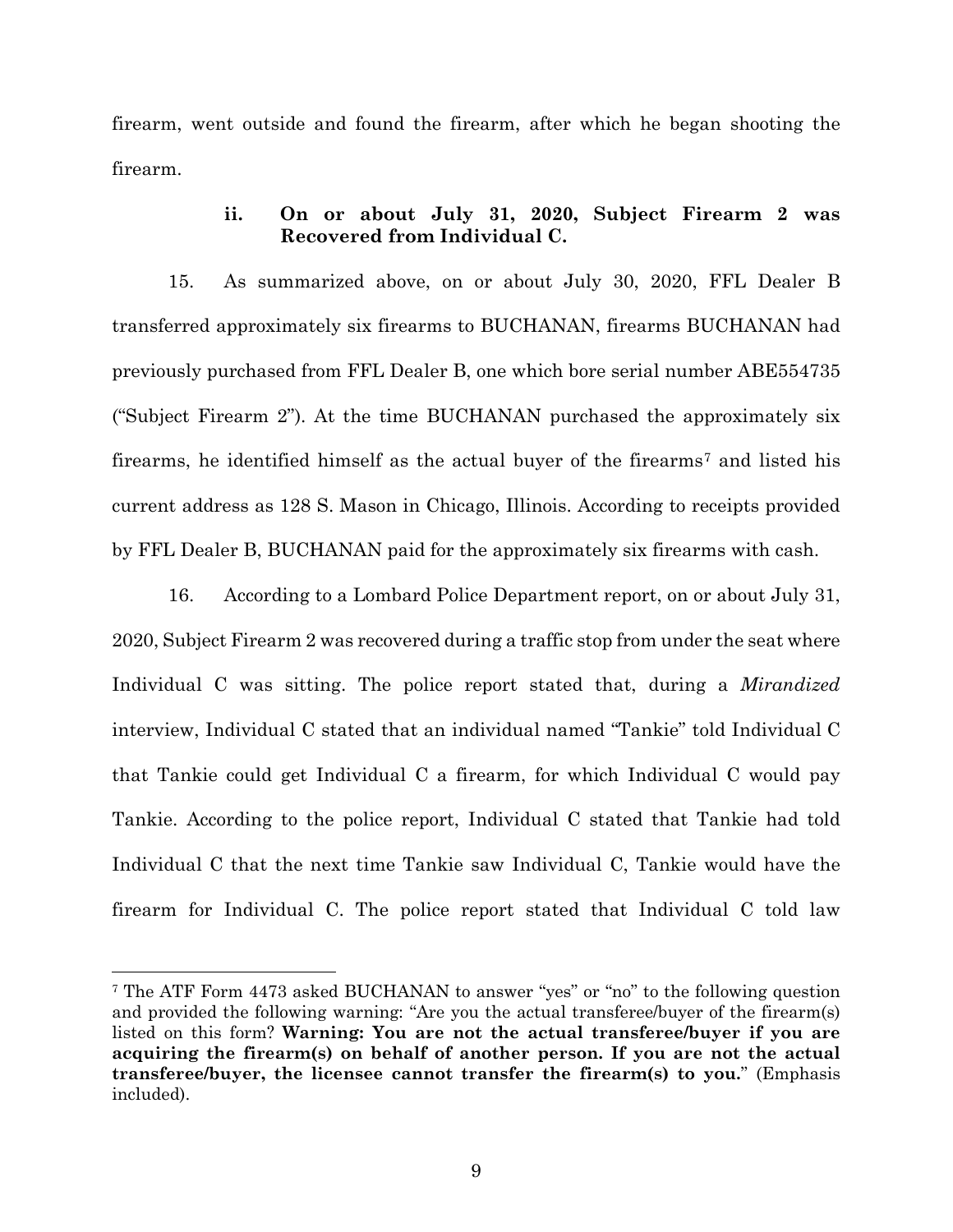enforcement that, on the day of his arrest by Lombard Police, he had gone to Tankie's house and Tankie had given him Subject Firearm 2. According to the Lombard Police report, at the time of his arrest, records reflected that Individual C had applied for, but did not have, a valid FOID card.

# **iii. On or about August 28, 2020, Subject Firearm 3 was Recovered from Individual A, a Convicted Felon.**

17. On or about August 27, 2020, FFL Dealer A, which is located in Aurora, Illinois, transferred approximately seven firearms to BUCHANAN, firearms BUCHANAN had previously purchased from FFL Dealer A, one of which was a Glock 26-3 9-millimeter pistol bearing serial number BPTK557 ("Subject Firearm 3"). At the time BUCHANAN purchased the approximately seven firearms discussed above, he identified himself as the actual buyer of the firearms and listed his current address as 128 S. Mason Avenue in Chicago, Illinois. According to receipts provided by FFL Dealer A, BUCHANAN paid for the approximately seven firearms with cash.

18. According to a Chicago Police Department report, on or about August 28, 2020, Subject Firearm 3 was recovered from Individual A after law enforcement observed him with the firearm at approximately 1215 N. Mason Avenue in Chicago. According to Individual A's criminal history records, as of August 28, 2020, Individual A had been previously convicted of a felony.[8](#page-10-0) Following his arrest, Individual A provided a *Mirandized* statement, which was recorded. In summary,

<span id="page-10-0"></span><sup>8</sup> According to law enforcement records, at the time Individual A was in possession of the firearm, Individual A had been convicted of, among other crimes, manufacture and delivery of a controlled substance and unlawful possession of a weapon by a felon.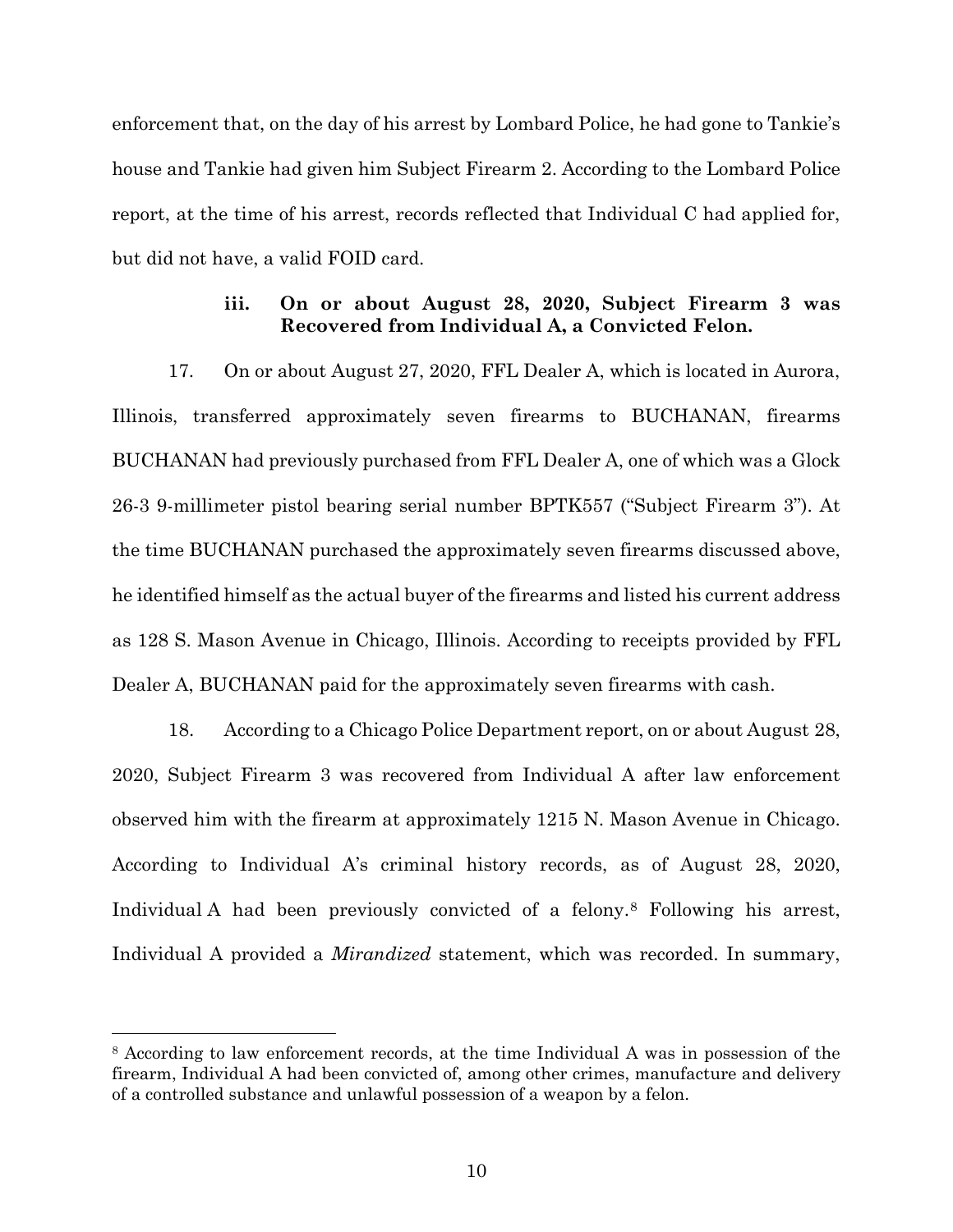Individual A stated BUCHANAN had purchased Subject Firearm 3 the day before (August 27, 2020) and that Individual A had been at a shooting range with BUCHANAN either on August 27 or August 28. According to Individual A, just before being encountered by Chicago police officers on or about August 28, 2020, BUCHANAN had given Individual A Subject Firearm 3 to hold so BUCHANAN could meet with his girlfriend. According to other law enforcement with whom I have spoken, during Individual A's interview at the police station, BUCHANAN came to the police station and requested that Subject Firearm 3 be returned to him.

## **iv. On or about April 15, 2021, Subject Firearm 4 was Recovered from Individual D.**

19. As discussed above, on or about August 27, 2020, FFL Dealer A, which is located in Aurora, Illinois, transferred approximately seven firearms to BUCHANAN, firearms BUCHANAN had previously purchased from FFL Dealer A, one of which was a Smith & Wesson Shield 9-millimeter pistol bearing serial number JEE1993 ("Subject Firearm 4"). At the time BUCHANAN purchased the approximately seven firearms discussed above, he identified himself as the actual buyer of the firearms and listed his current address as 128 S. Mason in Chicago, Illinois. According to receipts provided by FFL Dealer A, BUCHANAN paid for the approximately seven firearms with cash.

20. According to a Chicago Police Department report, on or about April 15, 2021, officers conducted a traffic stop of a vehicle, in which Individual D was a passenger. The report states that, after stopping the vehicle, officers observed Individual D reach towards the back of the vehicle and then quickly sit up. According

11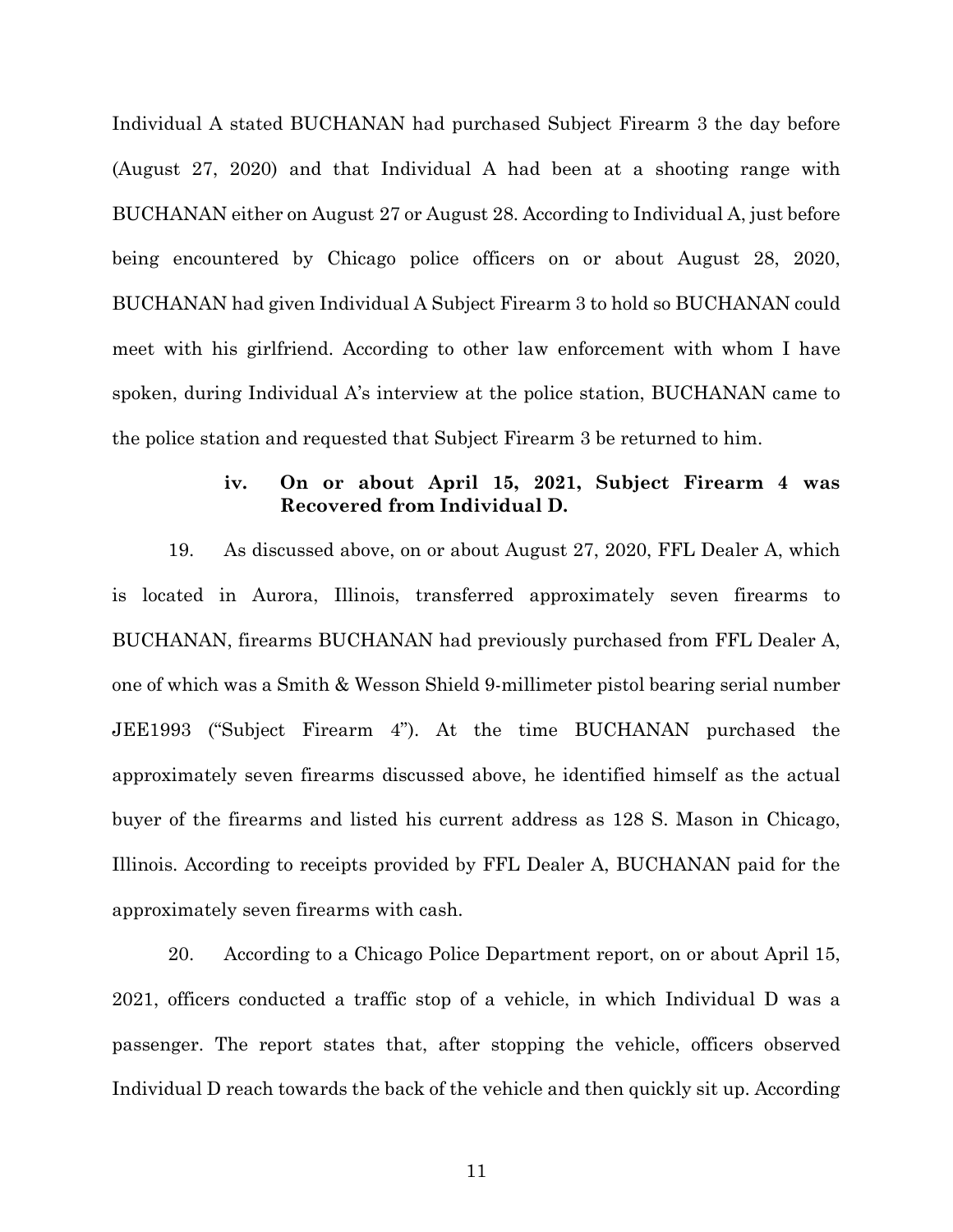to the report, law enforcement found Subject Firearm 4 inside the vehicle in the area where officers had observed Individual D reach. The report states that Individual D did not possess a valid FOID card or concealed carry license.

# **D. In September 2020, BUCHANAN was Interviewed and could provide Law Enforcement with only one of the 23 Firearms he Purchased Between November 2019 and August 2020.**

21. On or about September 10, 2020, law enforcement met with BUCHANAN at a residence on Natoma Avenue in Chicago, the residence in which BUCHANAN told law enforcement he resided. BUCHANAN was not *Mirandized* prior to the interview and the interview was recorded. In summary, during the interview, BUCHANAN stated that:

- He had lived at 128 S. Mason Avenue in Chicago, Illinois from approximately 2016 to 2018, with his girlfriend, who lived at that address at the time;
- He currently lived at the Natoma Avenue residence;
- He purchased the firearms described above because he liked firearms;
- He was not a straw purchaser of firearms;
- A number of the firearms had been stolen and claimed to have filed theft reports for a Taurus G3 and Taurus G2c with the Chicago Police Department sometime on or after May 31, 2020;<sup>[9](#page-12-0)</sup>

<span id="page-12-0"></span><sup>&</sup>lt;sup>9</sup> As of August 13, 2021, law enforcement was able to locate one report filed by BUCHANAN with the Chicago Police Department concerning the theft of a firearm. According to a Chicago Police Department report, on or about June 1, 2020, BUCHANAN reported that he had stored his Taurus G3 pistol bearing serial number AAL052202 in a relative's vehicle. According to the report, upon returning to the vehicle, BUCHANAN found that an unknown person had opened the vehicle door and removed the firearm from the glovebox where he had stored the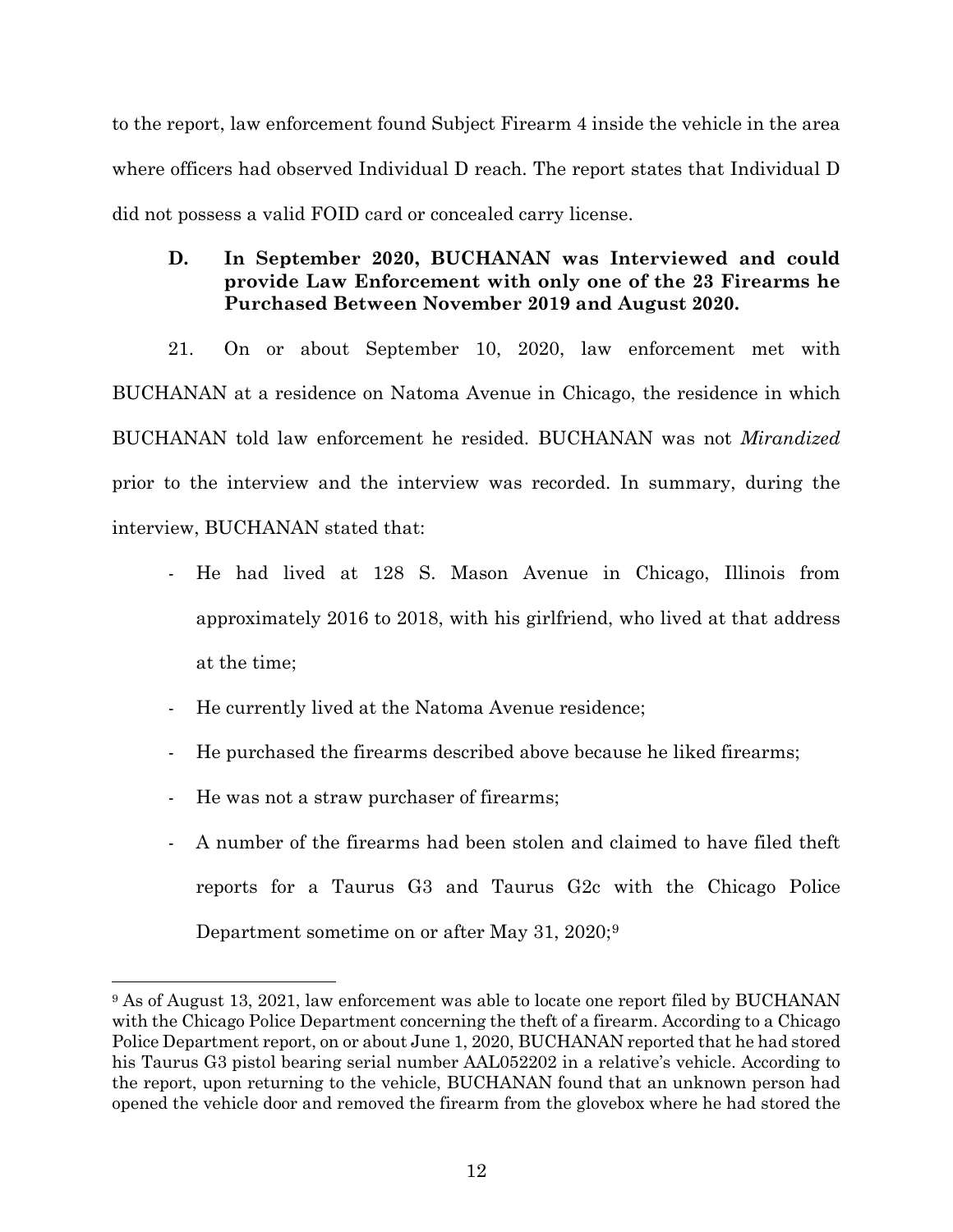- Three firearms (a pink diamondback .380 pistol, a black SCCY 9mm, and a Ruger .380) had been stolen, but he did not file police reports related to those alleged thefts;
- He transferred Subject Firearm 2 to Individual C the day he picked Subject Firearm 2 up from FFL Dealer B, which was before Individual C had received his FOID card;
- The remaining guns that he had purchased between in or around November 2019 and in or around August 2020 were at various family and friend's homes because he did not have a permanent place to live but refused to identify who had those guns;
- With respect to Individual A's possession of Subject Firearm 3 on or about August 28, 2020, that he had been at his friend's house when he learned that his niece had fallen out of a tree, after which he gave Individual A Subject Firearm 3 to hold while he tended to his niece and did not know Individual A was a convicted felon; and
- Individual A was in the car when he purchased Subject Firearm 3 at FFL Dealer A in August 2020.

22. While meeting with law enforcement on or about September 10, 2020, BUCHANAN was only able to provide law enforcement with one of the 23 firearms discussed above.

firearm. The police report identified BUCHANAN's address as located on Natoma Avenue in Chicago, which is where law enforcement interviewed him in or around September 2020.